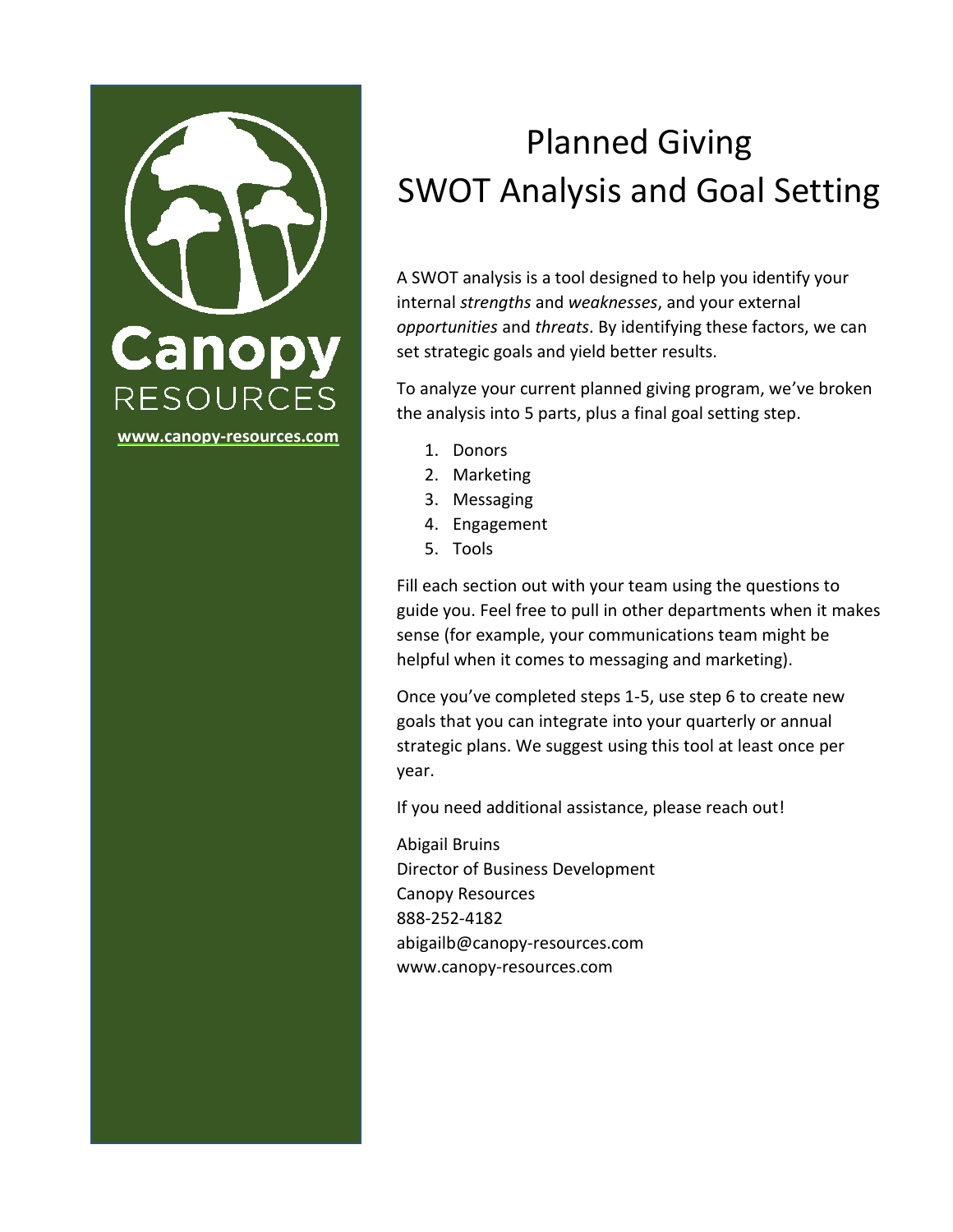## **Part 1: Donors**

*Use the following questions to help guide your SWOT analysis below. Be sure to stay focused on DONORS for this part.* 

- How many donors do you have? How many are active?
- Do you have strong and reliable data? Do you have continuing ways to obtain and maintain data?
- What about demographics: age, marital status, children?
- How old is your organization? How long have your most loyal supporters been with you?

| <b>STRENGTHS</b>                    | WEAKNESSES                                       |
|-------------------------------------|--------------------------------------------------|
| Identify things that are going well | Identify areas that need improvement             |
|                                     |                                                  |
|                                     |                                                  |
|                                     |                                                  |
|                                     |                                                  |
|                                     |                                                  |
|                                     |                                                  |
|                                     |                                                  |
|                                     |                                                  |
|                                     |                                                  |
|                                     |                                                  |
|                                     |                                                  |
|                                     |                                                  |
|                                     |                                                  |
|                                     |                                                  |
| <b>OPPORTUNITIES</b>                | <b>THREATS</b>                                   |
|                                     |                                                  |
| Identify areas for growth           | Identify your obstacles, foreseen and unforeseen |
|                                     |                                                  |
|                                     |                                                  |
|                                     |                                                  |
|                                     |                                                  |
|                                     |                                                  |
|                                     |                                                  |
|                                     |                                                  |
|                                     |                                                  |
|                                     |                                                  |
|                                     |                                                  |
|                                     |                                                  |
|                                     |                                                  |
|                                     |                                                  |
|                                     |                                                  |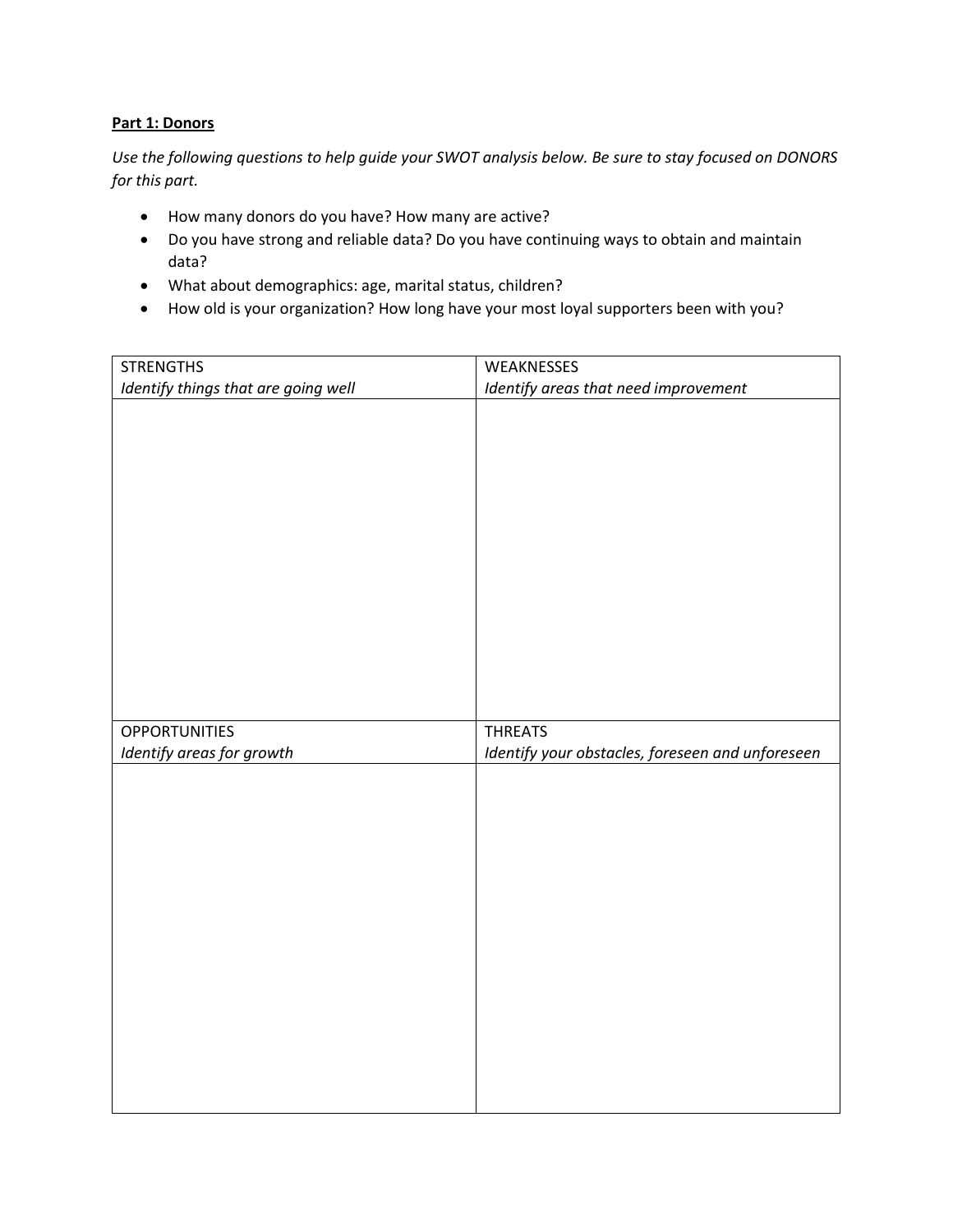## **Part 2: Marketing**

*Use the following questions to help guide your SWOT analysis below. Be sure to stay focused on MARKETING for this part.* 

- Are you viewing legacy giving as a story to be told?
- Are you using response devices to connect with the interested?
- How are you measuring the success of your marketing?
- Do you have a strong annual marketing plan?

| <b>STRENGTHS</b>                    | WEAKNESSES                                       |
|-------------------------------------|--------------------------------------------------|
| Identify things that are going well | Identify areas that need improvement             |
|                                     |                                                  |
|                                     |                                                  |
|                                     |                                                  |
|                                     |                                                  |
|                                     |                                                  |
|                                     |                                                  |
|                                     |                                                  |
|                                     |                                                  |
|                                     |                                                  |
|                                     |                                                  |
|                                     |                                                  |
|                                     |                                                  |
|                                     |                                                  |
|                                     |                                                  |
| <b>OPPORTUNITIES</b>                | <b>THREATS</b>                                   |
|                                     |                                                  |
|                                     |                                                  |
| Identify areas for growth           | Identify your obstacles, foreseen and unforeseen |
|                                     |                                                  |
|                                     |                                                  |
|                                     |                                                  |
|                                     |                                                  |
|                                     |                                                  |
|                                     |                                                  |
|                                     |                                                  |
|                                     |                                                  |
|                                     |                                                  |
|                                     |                                                  |
|                                     |                                                  |
|                                     |                                                  |
|                                     |                                                  |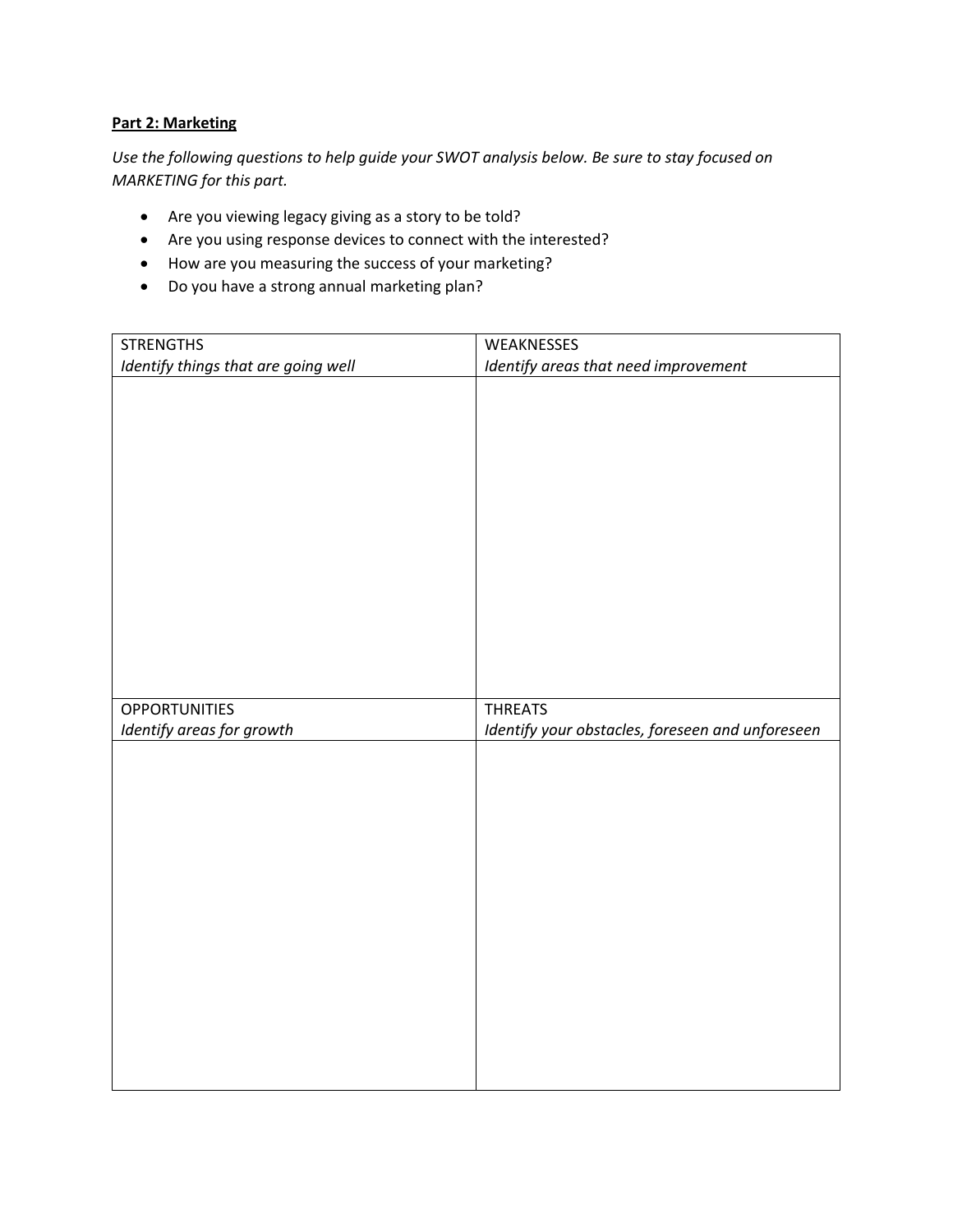#### **Part 3: Messaging**

*Use the following questions to help guide your SWOT analysis below. Be sure to stay focused on MESSAGING for this part.* 

- Are you messaging leading with inspiration or information?
- Does your webpage provide examples, stories, relatable content?
- Who is your audience? Are they receiving your message?

| <b>STRENGTHS</b>                    | WEAKNESSES                                       |
|-------------------------------------|--------------------------------------------------|
| Identify things that are going well | Identify areas that need improvement             |
|                                     |                                                  |
|                                     |                                                  |
|                                     |                                                  |
|                                     |                                                  |
|                                     |                                                  |
|                                     |                                                  |
|                                     |                                                  |
|                                     |                                                  |
|                                     |                                                  |
|                                     |                                                  |
|                                     |                                                  |
|                                     |                                                  |
|                                     |                                                  |
| <b>OPPORTUNITIES</b>                | <b>THREATS</b>                                   |
| Identify areas for growth           | Identify your obstacles, foreseen and unforeseen |
|                                     |                                                  |
|                                     |                                                  |
|                                     |                                                  |
|                                     |                                                  |
|                                     |                                                  |
|                                     |                                                  |
|                                     |                                                  |
|                                     |                                                  |
|                                     |                                                  |
|                                     |                                                  |
|                                     |                                                  |
|                                     |                                                  |
|                                     |                                                  |
|                                     |                                                  |
|                                     |                                                  |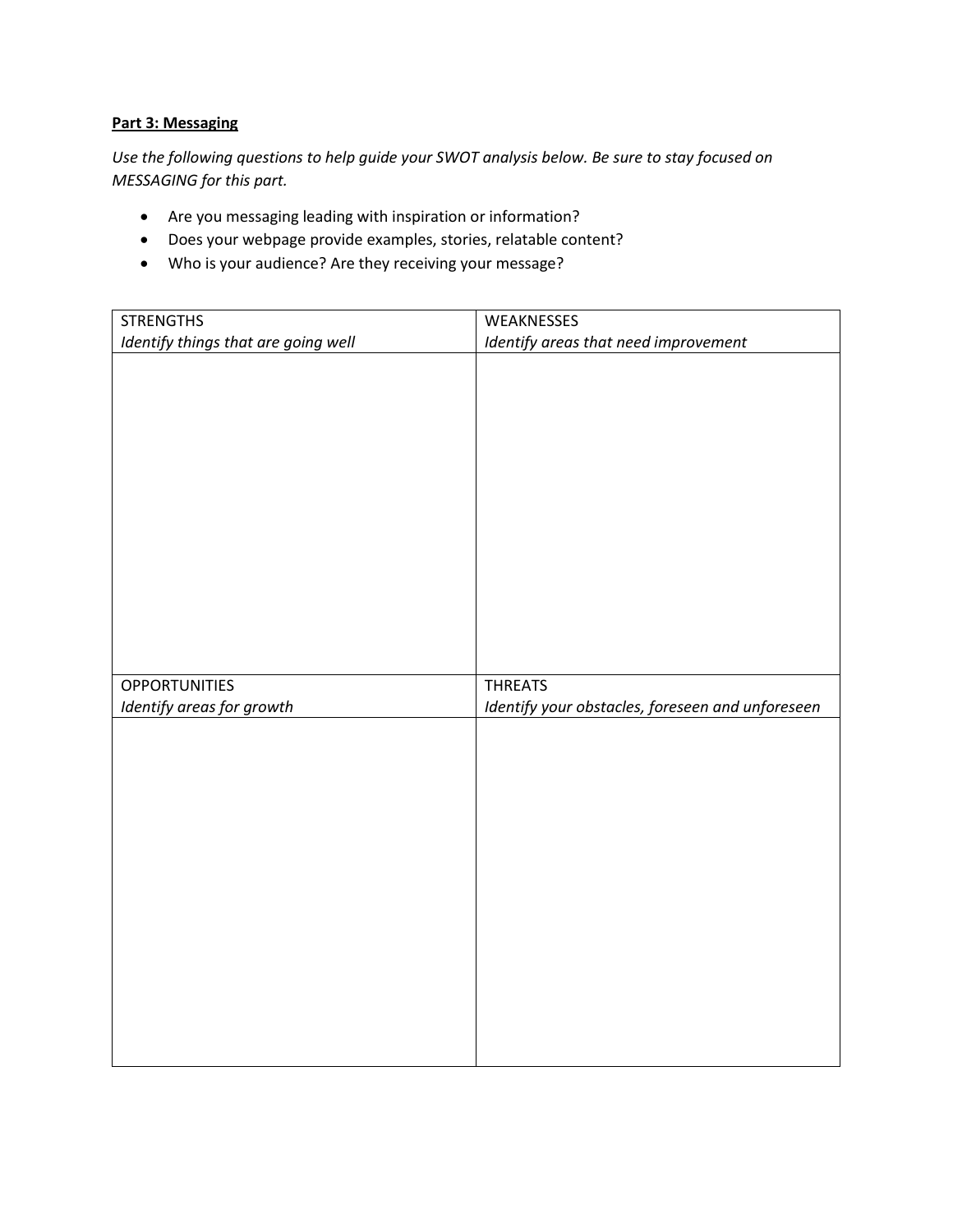## **Part 4: Engagement**

*Use the following questions to help guide your SWOT analysis below. Be sure to stay focused on ENGAGEMENT for this part.* 

- How are you talking with donors?
- How often do you follow up?
- Are you missing any hidden major donors?
- How are you thanking and celebrating those who have reported gifts in will?

| <b>STRENGTHS</b>                    | WEAKNESSES                                       |
|-------------------------------------|--------------------------------------------------|
| Identify things that are going well | Identify areas that need improvement             |
|                                     |                                                  |
|                                     |                                                  |
|                                     |                                                  |
|                                     |                                                  |
|                                     |                                                  |
|                                     |                                                  |
|                                     |                                                  |
|                                     |                                                  |
|                                     |                                                  |
|                                     |                                                  |
|                                     |                                                  |
|                                     |                                                  |
|                                     |                                                  |
|                                     |                                                  |
| <b>OPPORTUNITIES</b>                | <b>THREATS</b>                                   |
| Identify areas for growth           | Identify your obstacles, foreseen and unforeseen |
|                                     |                                                  |
|                                     |                                                  |
|                                     |                                                  |
|                                     |                                                  |
|                                     |                                                  |
|                                     |                                                  |
|                                     |                                                  |
|                                     |                                                  |
|                                     |                                                  |
|                                     |                                                  |
|                                     |                                                  |
|                                     |                                                  |
|                                     |                                                  |
|                                     |                                                  |
|                                     |                                                  |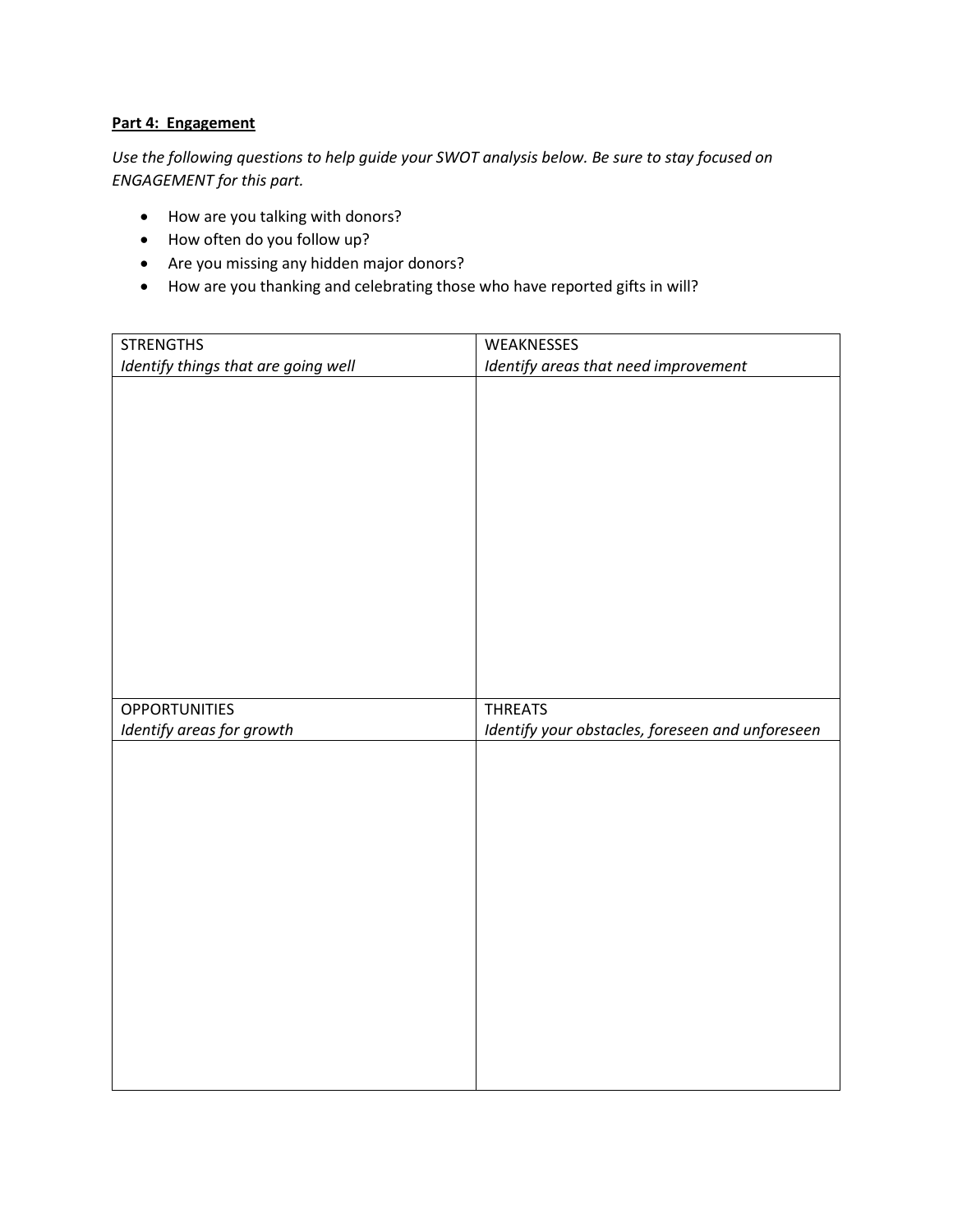## **Part 5: Tools**

*Use the following questions to help guide your SWOT analysis below. Be sure to stay focused on TOOLS for this part.* 

- Do you have resources for specific types of giving?
- Do you have referrals for foundations/financial planners/attorneys?
- Can you provide calculators for planned gifts?
- Can you advise, or refer for advising, on best types of gift planning for your donors?

| <b>STRENGTHS</b>                    | WEAKNESSES                                       |
|-------------------------------------|--------------------------------------------------|
| Identify things that are going well | Identify areas that need improvement             |
|                                     |                                                  |
|                                     |                                                  |
|                                     |                                                  |
|                                     |                                                  |
|                                     |                                                  |
|                                     |                                                  |
|                                     |                                                  |
|                                     |                                                  |
|                                     |                                                  |
|                                     |                                                  |
|                                     |                                                  |
|                                     |                                                  |
|                                     |                                                  |
|                                     |                                                  |
| <b>OPPORTUNITIES</b>                | <b>THREATS</b>                                   |
|                                     |                                                  |
| Identify areas for growth           | Identify your obstacles, foreseen and unforeseen |
|                                     |                                                  |
|                                     |                                                  |
|                                     |                                                  |
|                                     |                                                  |
|                                     |                                                  |
|                                     |                                                  |
|                                     |                                                  |
|                                     |                                                  |
|                                     |                                                  |
|                                     |                                                  |
|                                     |                                                  |
|                                     |                                                  |
|                                     |                                                  |
|                                     |                                                  |